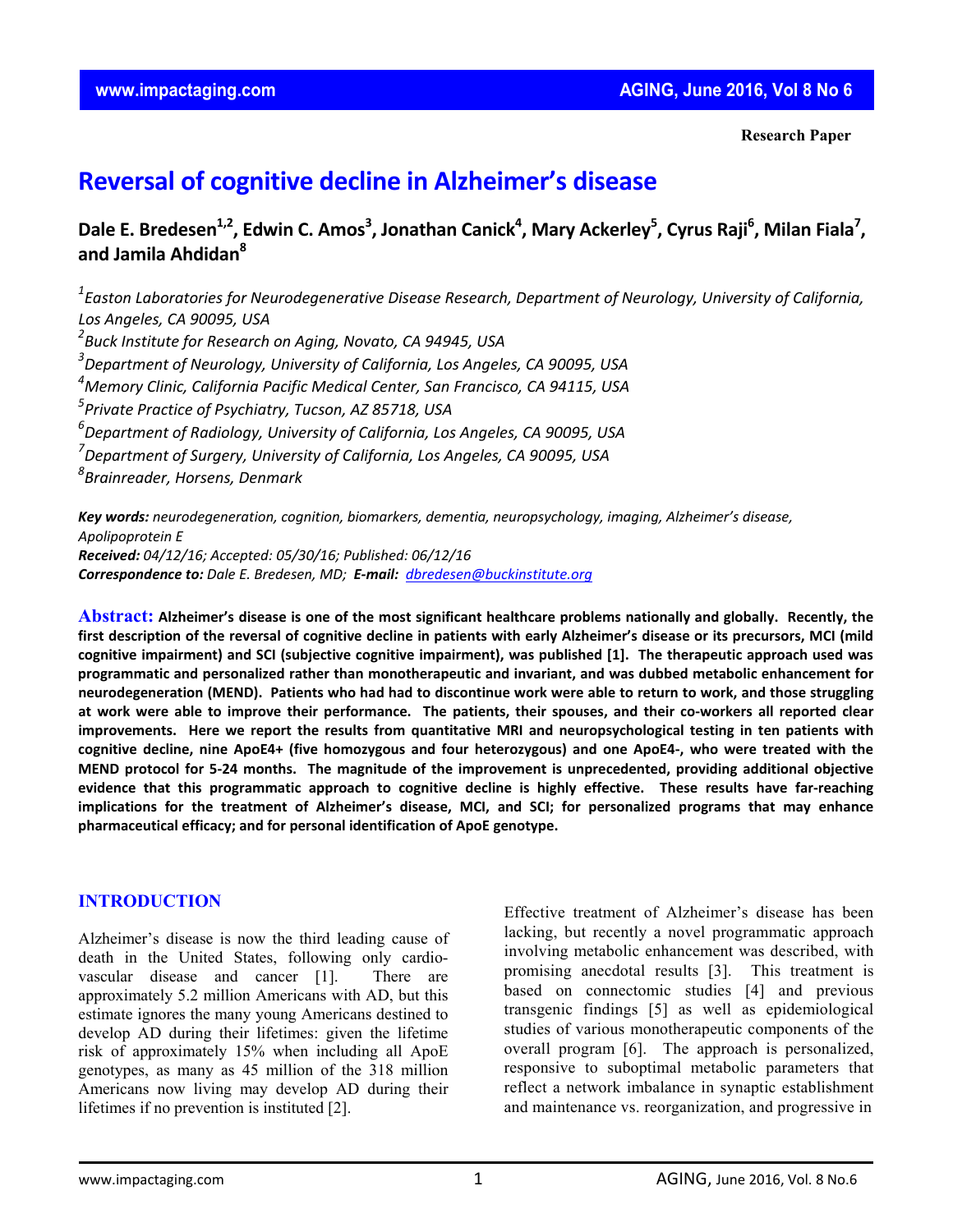that continued optimization is sought through iterative treatment and metabolic characterization.

Here we report the initial follow-up of ten patients who were treated with this metabolic programmatics approach. One patient had well documented mild cognitive impairment (MCI), with a strongly positive amyloid-PET (positron emission tomography) scan, positive FDG-PET scan (fluorodeoxyglucose PET scan), abnormal neuropsychological testing, and hippocampal volume reduced to 17th percentile; after 10 months on the MEND protocol, his hippocampal volume had increased to 75th percentile, in association with a reversal of cognitive decline. Another patient had well documented early Alzheimer's disease, with a positive FDG-PET scan and markedly abnormal neuropsychological testing. After 22 months on the MEND protocol, he showed marked improvement in his neuropsychological testing, with some improvements reaching three standard deviations from his earlier testing.

The initial results for these patients show greater improvements than have been reported for other patients treated for Alzheimer's disease. The results provide further support for the suggestion that such a comprehensive approach [3] to treat early Alzheimer's disease and its precursors, MCI and SCI, is effective. The results also support the need for a large-scale, personalized clinical trial using this protocol.

## **RESULTS**

## **Case studies**

Patient 1. A 66-year-old professional man presented with what he described as "senior moments" (for example, forgetting where his keys were or forgetting appointments) of two-years duration, and difficulty performing his work. There was a positive family history of dementia in both parents. He was an ApoE4 heterozygote (3/4), his amyloid PET scan was markedly positive, and his fluorodeoxyglucose (FDG) PET scan showed temporoparietal reduced glucose utilization indicative of Alzheimer's disease. An MRI showed hippocampal volume at only  $17<sup>th</sup>$  percentile for his age. His neuropsychological testing was compatible with a diagnosis of MCI. His hs-CRP was 9.9mg/l, albumin: globulin ratio was 1.6, homocysteine 15.1μmol/l, fasting glucose 96mg/dl, hemoglobin A1c 5.5%, fasting insulin 32mIU/l, 25-hydroxychole-calciferol 21ng/ml, TSH 2.21mIU/l, and testosterone 264ng/dl.

He began the MEND protocol [3], lost 18 pounds, and after three months his wife reported that his memory

had improved. He noted that his work came more easily to him. However, after five months, he discontinued the majority of the program for approximately three weeks. His wife came home to find his car in the driveway, idling with the keys in the ignition, while he was inside the house, working and unaware that he had left the car idling in the driveway. He re-initiated the program, and had no further such episodes.

After 10 months on the program, he returned for a follow-up MRI, which was subjected to volumetric analyses by both Neuroquant [7] and Neuroreader [8] programs. The former indicated an increase in hippocampal volume from  $17<sup>th</sup>$  percentile to  $75<sup>th</sup>$ percentile, with an associated absolute increase in hippocampal volume of 11.7%. The Neuroreader program showed an absolute increase from 7.65cc to 8.3cc, which represents an 8.5% absolute increase in size. The associated Z-scores were -4.6 and +1.6, respectively, disclosing an increase from  $\leq 5$ <sup>th</sup> percentile to the  $90<sup>th</sup>$  percentile. Thus although the Neuroquant and Neuroreader analyses differed somewhat in the amplitude of the effect detected, they were in agreement that a relatively large magnitude increase in hippocampal volume had occurred.

Follow-up metabolic analysis also disclosed improvement, with hs-CRP having decreased from 9.9mg/l to 3mg/l, fasting insulin having decreased from 32mIU/l to 8mIU/l, homocysteine having decreased from 15.1μmol/l to 8μmol/l, and 25-hydroxycholecalciferol having increased from 21ng/ml to 40ng/ml. See Table 1 for a summary of the responses of all patients to the treatment program.

Comment: This patient had well documented Alzheimer's disease, with a strongly positive amyloid PET scan, characteristic FDG PET scan, abnormal neuropsychological studies, positive family history, ApoE4-positive (3/4) genotype, and hippocampal volume of  $17<sup>th</sup>$  percentile. During his 10 months on the MEND protocol, he interrupted his otherwise good compliance once, and this was associated with an episode of memory loss, in which he failed to remember that he had left his car in the driveway while he was working in his house. He returned to the protocol at that time, and after 10 months in total, he demonstrated not only a marked symptomatic improvement (which had begun after approximately three months on the protocol), but also a dramatic increase in hippocampal volume. More modest hippocampal volumetric increases have been described with exercise [9] and with a brain-training program [10], but to our knowledge the magnitude of hippocampal volume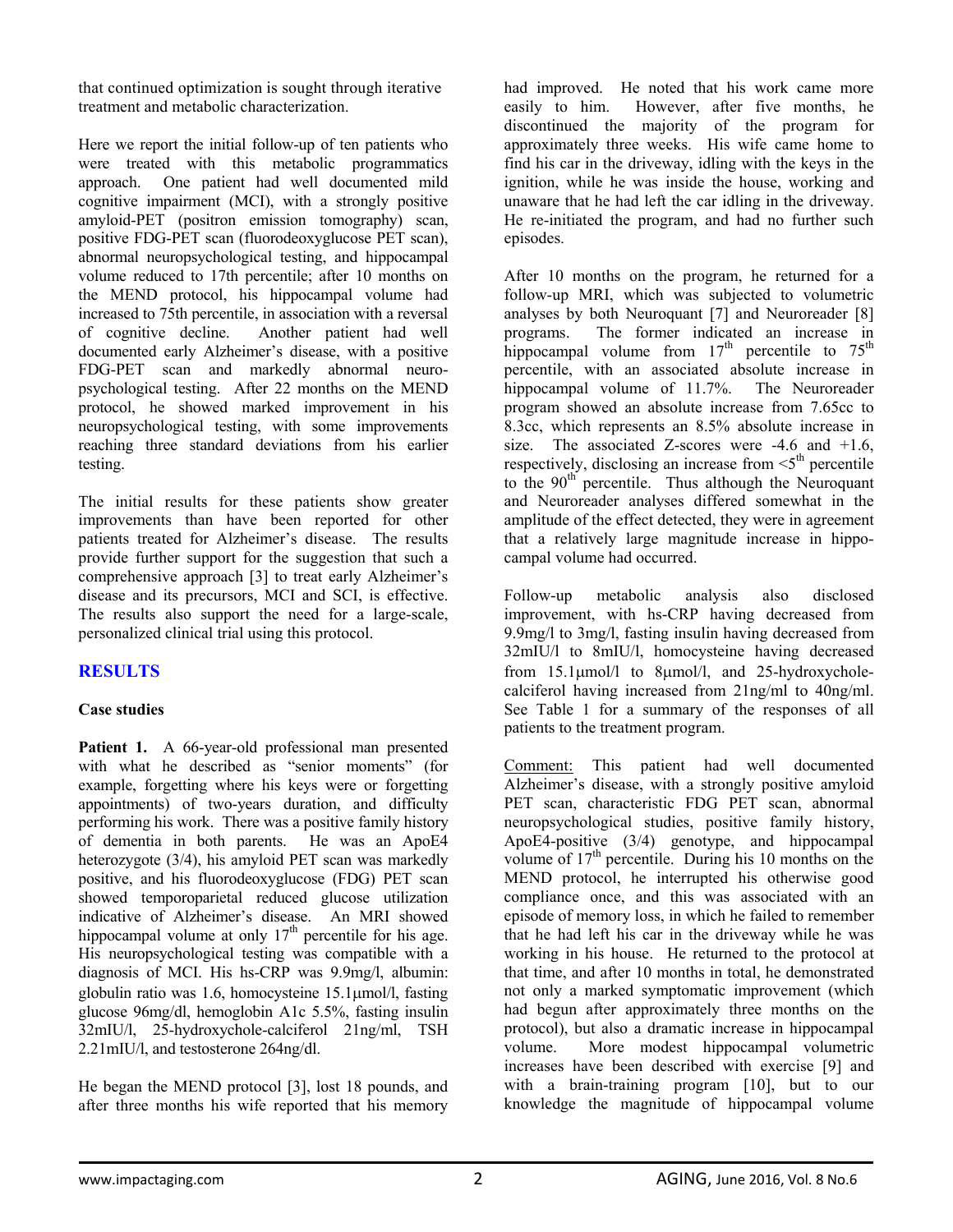increase that occurred with this patient has not been reported previously.

Patient 2. This is a follow-up on patient 2 from a previous publication [3]. A 69-year-old entrepreneur and professional man presented with 11 years of slowly progressive memory loss, which had accelerated over the past one to two years. In 2002, at the age of 58, he had been unable to recall the combination of the lock on his locker, and he felt that this was out of the ordinary for him. In 2003, he had an FDG PET scan, which was read as showing a pattern typical for early Alzheimer's disease, with reduced glucose utilization in the parietotemporal cortices bilaterally and left > right temporal lobes, but preserved utilization in the frontal lobes, occipital cortices, and basal ganglia. In 2003, 2007, and 2013, he had quantitative neuropsychological testing, which showed a reduction in CVLT (California

Verbal Learning Test), a Stroop color test at  $16<sup>th</sup>$ percentile, and auditory delayed memory at  $13<sup>th</sup>$ percentile. In 2013, he was found to be heterozygous for ApoE4 (3/4). He noted that he had progressive difficulty recognizing the faces at work (prosopagnosia), and had to have his assistants prompt him with the daily schedule. He also recalled an event during which he was several chapters into a book before he finally realized that it was a book he had read previously. In addition, he lost an ability he had had for most of his life: the ability to add columns of numbers rapidly in his head.

He was advised that, given his status as an Alzheimer's disease patient and his clear progression, as well as his poor performance on the 2013 test, he should begin to "get his affairs in order." His business was in the process of being shut down due to his inability to continue work.

| Patient | <b>Diagnosis</b>           | <b>ApoE Genotype</b> | <b>Treatment Outcome</b> <sup>1</sup> |
|---------|----------------------------|----------------------|---------------------------------------|
| 66yoM   | MCI, type 1 (inflammatory) | 3/4                  | Marked subjective                     |
|         |                            |                      | improvement, hippocampal              |
|         |                            |                      | volume increase $17^{th}$ > $75^{th}$ |
|         |                            |                      | $\%$ ile                              |
| 69yoM   | AD, type 2 (atrophic)      | 3/4                  | Marked subjective                     |
|         |                            |                      | improvement, quantitative             |
|         |                            |                      | neuropsychological testing            |
|         |                            |                      | improvement                           |
| 49yoF   | MCI, type 2 (and possibly  | 4/4                  | Marked subjective                     |
|         | type $3$ (toxic))          |                      | improvement,                          |
|         |                            |                      | neuropsychological testing            |
|         |                            |                      | improvement                           |
| 49yoF   | MCI, type 2                | 2/4                  | Marked subjective                     |
|         |                            |                      | improvement,                          |
|         |                            |                      | neuropsychological testing            |
|         |                            |                      | improvement                           |
| 55yoF   | MCI, type 2                | 4/4                  | Marked subjective                     |
|         |                            |                      | improvement,                          |
|         |                            |                      | neuropsychological testing            |
|         |                            |                      | improvement                           |
| 74yoM   | AD, type 1                 | 4/4                  | Subjective improvement,               |
|         |                            |                      | MMSE 23->30                           |
| 62yoM   | AD, type 1.5 (glycotoxic)  | 4/4                  | Subjective improvement,               |
|         |                            |                      | MMSE 22->29                           |
| 68yoM   | MCI, type 1.5              | 3/4                  | Subjective improvement,               |
|         |                            |                      | neuropsychological testing            |
|         |                            |                      | improvement                           |
| 54yoF   | AD, type 3                 | 3/3                  | Clear subjective                      |
|         |                            |                      | improvement, MoCA 19->21              |
| 54yoF   | MCI, type 2                | 4/4                  | Subjective improvement,               |
|         |                            |                      | neuropsychological testing            |
|         |                            |                      | improvement                           |

**Table 1. Patient responses to the MEND treatment protocol [3].**

<sup>1</sup>See text for details of treatment outcome.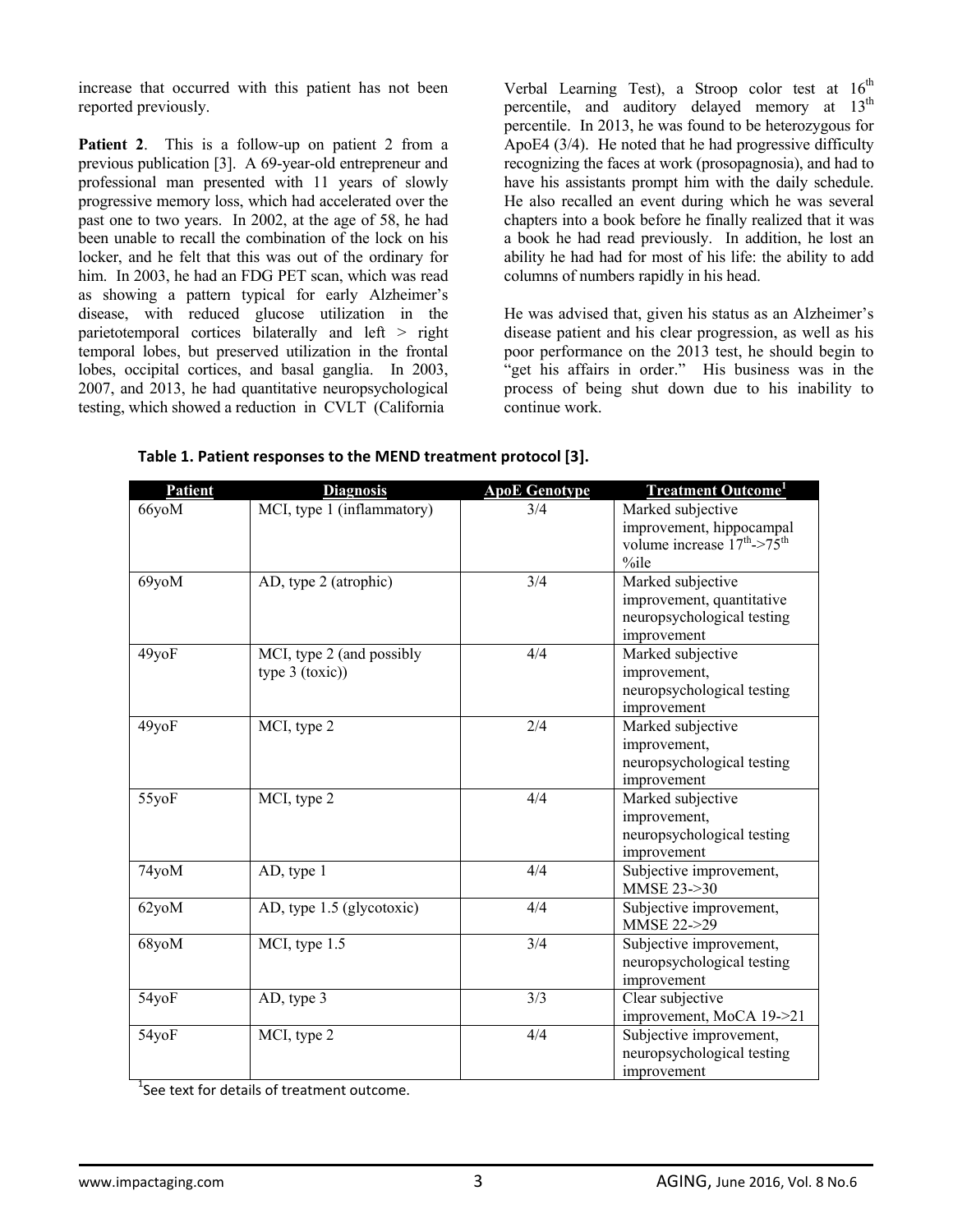His laboratory values included a homocysteine of 18 μmol/l, CRP <0.5mg/l, 25-hydroxycholecalciferol 28ng/ml, hemoglobin A1c 5.4%, serum zinc 78mcg/dl, serum copper 120mcg/dl, copper: zinc ratio of 1.54, ceruloplasmin 25mg/dl, pregnenolone 6ng/dl, testosterone 610ng/dl, albumin:globulin ratio of 1.3, cholesterol 165mg/dl (on atorvastatin), HDL 92mg/dl, LDL 64mg/dl, triglycerides 47mg/dl, AM cortisol 14mcg/dl, free T3 3.02pg/ml, free T4 1.27ng/l, TSH 0.58mIU/l, and BMI 24.9.

He began on the MEND therapeutic program, and after six months, his wife, co-workers, and he all noted improvement. He lost 10 pounds. He was able to recognize faces at work unlike before, was able to remember his daily schedule, and was able to function at work without difficulty. He was also noted to be quicker with his responses. His life-long ability to add columns of numbers rapidly in his head, which he had lost during his progressive cognitive decline, returned. His wife pointed out that, although he had clearly shown improvement, the more striking effect was that he had been accelerating in his decline over the prior year or two, and this had been completely halted.

After 22 months on the program, he returned for followup quantitative neuropsychological testing, which revealed marked improvement: his CVLT-IIB had increased from  $3<sup>rd</sup>$  percentile to  $84<sup>th</sup>$  percentile (3) standard deviations), total recognized hits from  $\leq l^{st}$ percentile to  $50^{\text{th}}$  percentile, CVLT-II from  $54^{\text{th}}$ percentile to  $96<sup>th</sup>$  percentile, auditory delayed memory from  $13<sup>th</sup>$  percentile to  $79<sup>th</sup>$  percentile, reverse digit span from  $24^{th}$  percentile to  $74^{th}$  percentile, and processing speed from 93<sup>rd</sup> percentile to 98<sup>th</sup> percentile. His business, which had been in the process of termination, was reinvigorated, and a new site was added to the previous sites of operation.

Comment: This patient had well-documented Alzheimer's disease, with an ApoE4-positive genotype, characteristic FDG-PET scan, characteristic abnormalities on neuropsychological testing, well documented decline on longitudinal quantitative<br>neuropsychological testing, and progression of neuropsychological testing, and symptoms. After two years on the protocol, his symptoms and neuropsychological testing improved markedly. The neuropsychologist who performed and evaluated his testing pointed out that his improvement was beyond that which had been observed in the neuropsychologist's 30 years of practice.

**Patient 3.** A woman late in her fifth decade began to note episodes of forgetfulness, such as returning home from shopping without the items she had purchased.

She also placed household items in the wrong locations repeatedly, and frequently failed to recognize previously familiar faces. She had difficulty remembering which side of the road on which to drive. A male cousin had developed Alzheimer's disease in his fifth decade. She was found to be an ApoE4 homozygote. On-line cognitive evaluation showed her to be at the  $35<sup>th</sup>$  percentile for her age, despite her having been an excellent student earlier in her life.

She began various parts of the MEND protocol, and slowly added protocol features over several months. She began to note improvement, and her on-line cognitive evaluation improved to the  $98<sup>th</sup>$  percentile, where it has remained to the current time, with her having been on the protocol for 3.5 years.

Comment: This patient showed early but definite cognitive decline, documented by on-line quantitative cognitive testing. Her marked improvement has now been sustained for 3.5 years. As described for patient 3 in a previous report [3], her improvement was iterative, with continued optimization over several months.

Patient 4. A 49-year-old woman noted progressive difficulty with word finding, and noted that her vocabulary had become more limited. She also began to feel unsure about her navigation during driving. She also complained of difficulty with facial recognition (prosopagnosia). Her recall was affected, and she described the requirement of "more energy" for recall of events. She had difficulty with remembering scheduled events. She also noted that her clarity and sharpness were reduced, leading to difficulties assisting her children with schoolwork. She had difficulty with complex conversations, and with reading comprehension. She also lost the ability she had had to speak two foreign languages.

Her family history was positive for Alzheimer's disease in her father, and her ApoE genotype was 2/4. Her MRI was read as normal, but volumetrics were not included. She underwent quantitative neuropsychological testing at a major university center, and was told that she was in the early stages of cognitive decline and therefore ineligible for the Alzheimer's prevention program, since she was already too late in the disease course for prevention. Her homocysteine was 10μM, hs-CRP 0.6mg/l, hemoglobin A1c 5.2%, fasting insulin 7mIU/l, TSH 1.6mIU/l, and 25-hydroxycholecalciferol 35ng/ml.

She began on the MEND protocol, and over the next several months she noted a clear improvement in recall, reading, navigating, vocabulary, mental clarity, and facial recognition. Her foreign language abilities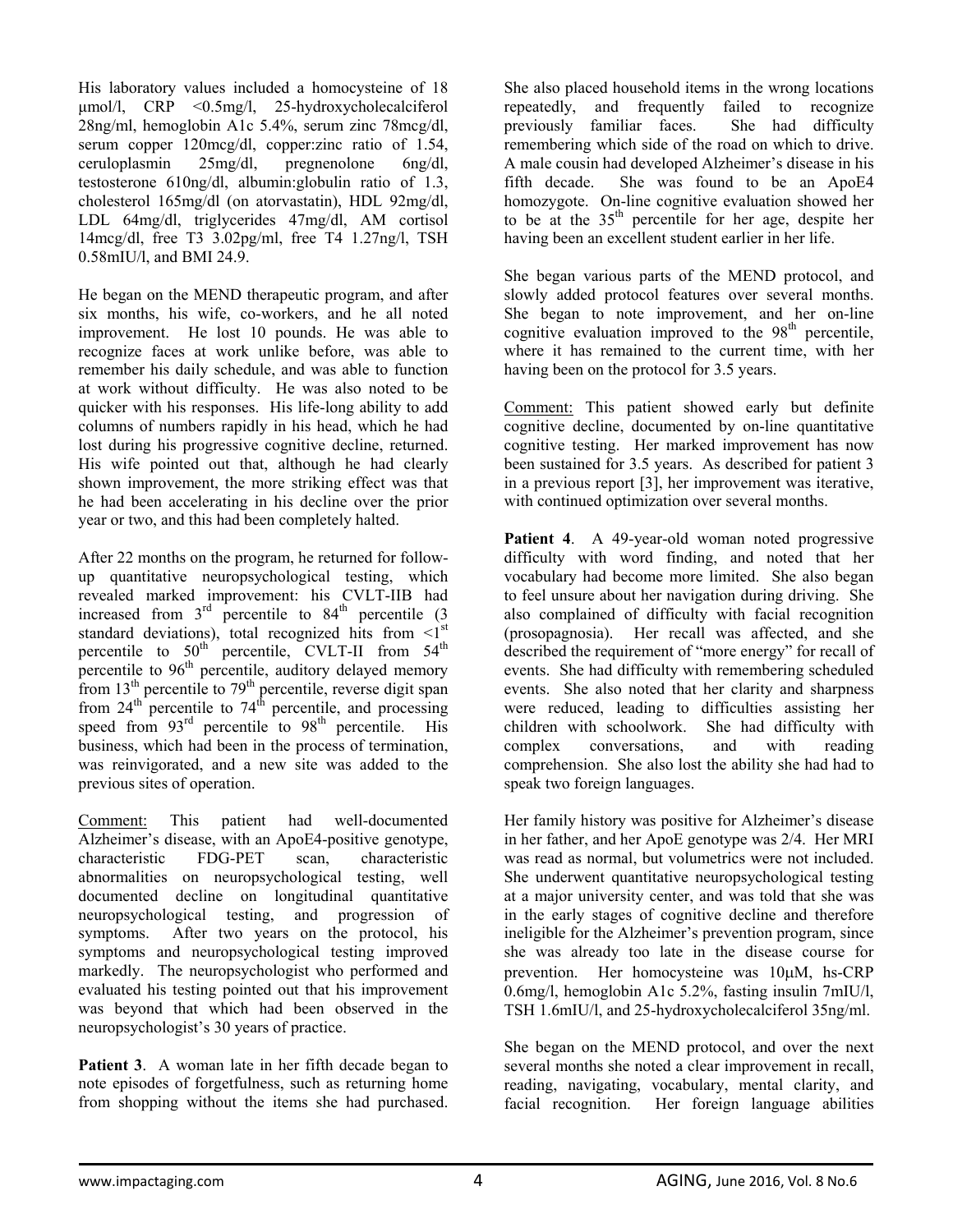returned. Nine months after her initial neuropsychological testing, the testing was repeated at the same university site, and she was told that she no longer showed evidence of cognitive decline. Immediate and delayed recall, as well as semantic knowledge, executive function, and processing speed, had all shown improvement.

Comment: This patient had typical early amnestic MCI, which reverted over several months, resulting in a normal neuropsychological examination after nine months. She remains asymptomatic after one year on the program.

Patient 5. A 55-year-old woman presented with memory concerns of two-years duration. She had a positive family history of dementia in an aunt and a grandmother. She was an ApoE4 homozygote and a TOMM40 homozygote (G/G).

She experienced difficulties with word recall several times a day, either being unable to recall the word at all or substituting the wrong word in its place. For example, she would say a word like "tweezers" when she meant to say "tongs" (semantic paraphasic errors). She also experienced an increase in spelling errors as she typed on her computer. As a professional writer and editor with a master's degree in English, she found these issues very troubling. She often lost her train of thought while speaking, requiring her to ask others what she had just said. In addition, she would misplace items and forget why she had walked into a room. She would also forget some things her husband had told her or asked her to do.

She began the MEND protocol, and after four months her husband reported that her memory had improved. She noted that her word recall was as good as it had ever been, and she was no longer experiencing an increase in spelling errors. She also reported that she rarely lost her train of thought, but if she went off on a tangent or if someone interrupted her, that issue might return. However, if she paused and gave herself a few seconds, she could find her way back to her original train of thought without asking for help. In addition, she no longer forgot why she had entered a room, and only rarely misplaced items.

Her primary care provider noted that, in her professional opinion, her cognition had returned to normal after four months on the protocol, and an on-line cognitive test (CNS Vital Signs), performed prior to the start of the protocol and then again after five months on the protocol, confirmed this opinion: her overall cognitive assessment (neurocognitive index) had

increased from  $16<sup>th</sup>$  percentile to  $73<sup>rd</sup>$  percentile; composite memory from  $1<sup>st</sup>$  percentile to  $61<sup>st</sup>$  percentile; verbal memory from  $3<sup>rd</sup>$  percentile to  $93<sup>rd</sup>$  percentile; visual memory from  $5<sup>th</sup>$  percentile to  $14<sup>th</sup>$  percentile; executive function from  $14<sup>th</sup>$  percentile to  $58<sup>th</sup>$ percentile; and processing speed from 37<sup>th</sup> percentile to 81<sup>st</sup> percentile. Improvement had occurred in all subtests.

Comment: This patient is homozygous for ApoE4, and presented with amnestic MCI. She showed a clear response, both subjectively and objectively, to the metabolic protocol, and has sustained improvement over seven months.

Patient 6. A 74-year-old attorney presented with a five-year history of memory loss and word-finding difficulty. His family history was positive for dementia in his mother, beginning at the age of 75 years. He had been evaluated at an Alzheimer's disease center at the onset of his memory loss, and was found to be ApoE4/4, with MRI showing ventricular enlargement and temporal lobe atrophy, right  $>$  left, and FDG-PET showing reduced glucose utilization in the temporal lobes and the precuneus, compatible with Alzheimer's disease. Neuropsychological testing was compatible with a diagnosis of amnestic MCI. He was treated with donepezil, memantine, and intravenous immunoglobulin, and his MMSE fell from 27 to 23 over three years. He noted no improvement with the treatment.

He began the MEND protocol, and after six months, his MFI (phagocytosis index) was measured at 1260, with normal being >500 and most Alzheimer's patients scoring <500 [11, 12]. His MMSE was 29. He returned three months later, his MMSE was 30, and his MFI was 1210. He then returned three months after that, complaining that he had taken a trip, gone off much of the protocol, come under stress, and he felt that his memory had declined. His MFI at that visit had dropped to 230, a typical score for a patient with Alzheimer's disease, and his MMSE was 28. He was placed back on the protocol, and returned two months later, with MFI of 1100 and MMSE of 30. Over the ensuing 12 months, his MFI remained >1000 and his MMSE remained at 30.

Comment: This patient, homozygous for ApoE4/4, had a typical amnestic presentation and well documented Alzheimer's disease, unresponsive to donepezil, memantine, and intravenous immunoglobulin. His MMSE improved to a perfect 30 on the metabolic protocol, where it has remained for over one year. His longitudinal MFI supports the notion that MFI may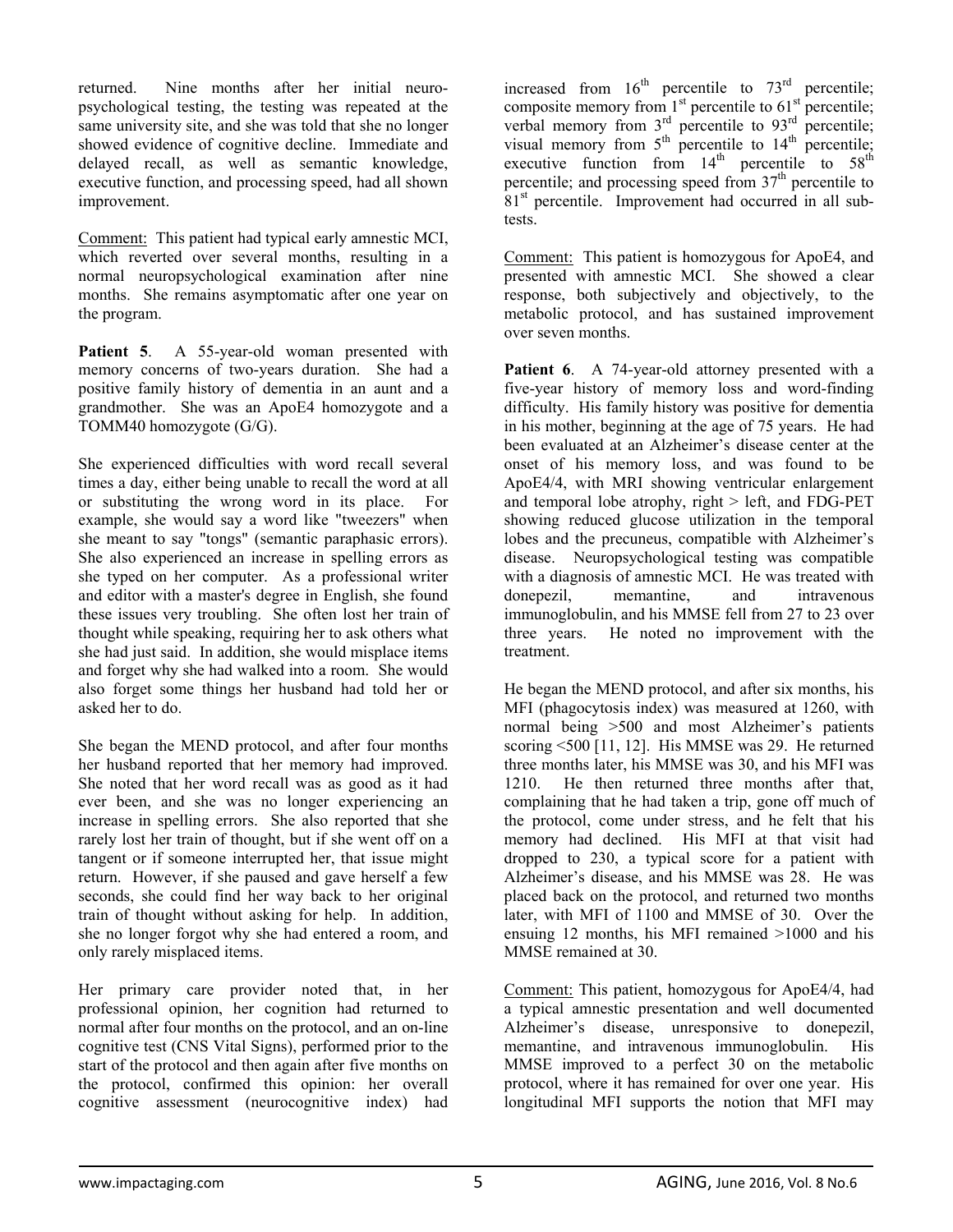provide a "real time" method for following inflammatory/metabolic status, given the marked reduction when off the protocol with return to normal when he re-initiated the protocol.

**Patient 7.** A 57-year-old man began to have difficulty with memory and in work performance as a computer programmer, leading to dismissal from his job. Over the next five years his cognition continued to decline, he developed navigational difficulties, had difficulty with attention and multi-tasking, and became quieter and less self-assured. He had been a superb guitarist, and he lost both the chord progression memory and the nuance in his playing. Family history was positive for dementia in his mother, in her ninth decade. Evaluation by a neurologist included an unremarkable brain MRI without volumetrics, and he was placed on Aricept, which he discontinued after two months.

Seven years after his symptom onset, he was again evaluated, and found to be homozygous for ApoE4. An FDG PET scan was strongly suggestive of Alzheimer's disease, with reductions in glucose utilization in the temporal, parietal, posterior cingulate, and frontal regions, with some asymmetry. He scored 22/30 on the mini-mental state examination, having lost points for failing to know the date or day, location, and failing tasks of attention and short-term recall. His BMI was 23.

A diagnosis of Alzheimer's disease was made. His laboratory evaluation included an hs-CRP of 0.2mg/l, homocysteine 9.5μmol/l, albumin:globulin ratio of 1.6, hemoglobin A1c 5.7%, fasting insulin 4.9mIU/l, free T3 2.8pg/ml, free T4 1.3ng/l, TSH 2.1mIU/l, testosterone 281ng/dl, pregnenolone 44ng/dl, 25-hydroxycholecalciferol 38ng/ml, total cholesterol 145mg/dl (on atorvastatin), RBC magnesium 4.7mg/dl, serum copper 93mcg/dl, serum zinc 76mcg/dl, copper:zinc ratio 1.22, and AM cortisol 6.8mcg/dl. His Cyrex Array 2 was positive for gastrointestinal hyperpermeability, Cyrex Array 3 (for gluten sensitivity) was negative, and Cyrex Array 20 (for blood-brain barrier disruption) was negative.

He was placed on the MEND protocol, and his MMSE increased to 26 after four months, and to 29 after 10 months. His wife noticed clear improvement in his memory and navigation. His guitar skills improved, both his chord progressions and the nuances of his playing, such that he was able to play several pieces for the neurologist.

Comment: This patient had well documented Alzheimer's disease, with a characteristic presentation,

characteristic FDG-PET scan, and an ApoE4 homozygous genotype. For the seven years prior to beginning the MEND protocol, his cognition declined, again in keeping with the diagnosis of Alzheimer's disease. Therefore, the chance that his MMSE improved from 22 to 26 and then to 29 over the 10 months on the protocol, as a random event unrelated to the MEND protocol, is slim. Although a score of 29 on the MMSE is within the normal range, both the patient and his wife recognize that subjectively he has not returned completely to normal, and continued optimization of his metabolic status is ongoing.

**Patient 8.** A 68-year-old business executive presented with a five-year history of progressive memory loss, forcing him to retire from his company. He had difficulty navigating while driving, as well. Family history was positive in his mother. He underwent amyloid PET imaging, which was positive. His ApoE genotype was 3/4.

After six months on the MEND protocol, his BMI improved from 27.7 to 24.6, and his hemoglobin A1c improved from 5.9% to 5.7%. Both he and his family noted improvement in memory and navigation. His improvement was documented by on-line neuropsychological testing (Brain HQ), which showed increase from 0 (baseline) to 2221, which represented  $52<sup>nd</sup>$  percentile for his age.

Comment: This patient had typical Alzheimer's disease with mnemonic and visuospatial deficits, progressive course, positive family history, ApoE4 heterozygosity, and a positive amyloid PET scan. He responded to treatment with an improvement in BMI, reduction in hemoglobin A1c, symptomatic improvements in both memory and navigation, and objective improvement in on-line neuropsychological testing.

**Patient 9.** This is a follow-up description of a patient presented in a previous publication [13]. A 50-year-old woman developed depression following a hysterectomy. She received hormone replacement therapy, but the depression continued. At the age of 54, she began to have word-finding difficulty, disorientation, difficulty driving, difficulty following recipes and other instructions, and memory complaints, and these problems progressed. She became quieter and slower to respond. Her depression deepened when her son left home.

She underwent neuropsychological testing, which disclosed frontal, temporal, and parietal abnormalities. A PET scan was typical for Alzheimer's disease, with temporoparietal decreases in glucose utilization as well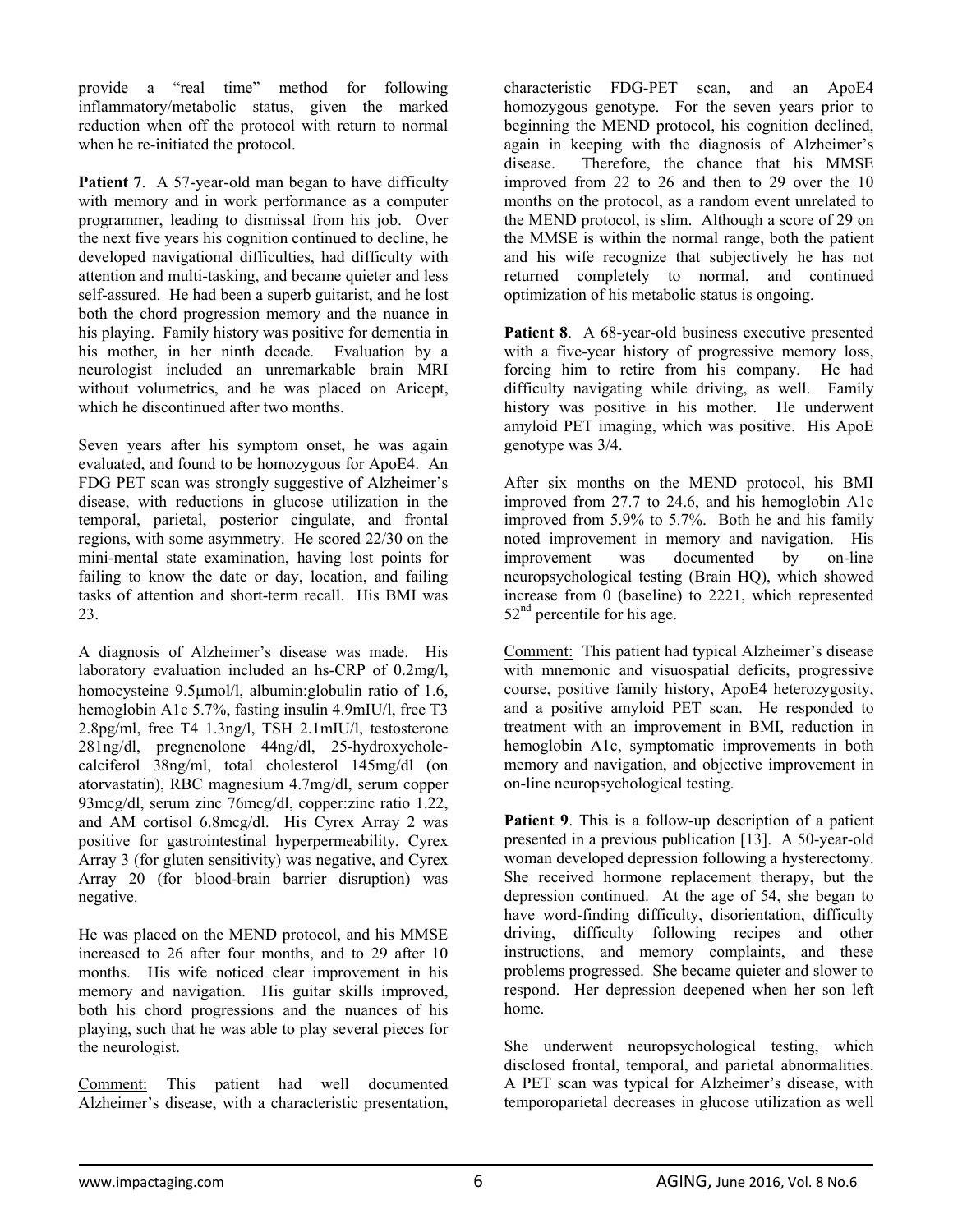as a modest frontal decrease. She was placed on duloxetine, which reduced her depression, and donepezil, which improved her cognition. However, she continued to decline.

At the age of 57, she was again evaluated. Her ApoE genotype was 3/3, MoCA was 19/30, BMI was 18, hs-CRP 0.2mg/l, homocysteine 8μM, fasting insulin 4.2uIU/ml, hemoglobin A1c 5.1%, free T3 2.1pg/ml, free T4 1.33ng/dl, reverse T3 23ng/dl, fT3:rT3 9, TSH 1.16uIU/ml, progesterone 0.3ng/ml, AM cortisol 7.2mcg/dl, pregnenolone 19ng/dl, 25 hydroxycholecalciferol 37ng/ml, vitamin B12 799pg/ml, alpha-tocopherol 12.5mg/l, zinc 82mcg/l, copper 99mcg/l, copper:zinc ratio 1.2, ceruloplasmin 20mg/dl, total cholesterol 221mg/dl, HDL cholesterol 67mg/dl, non- HDL cholesterol 167mg/dl, triglycerides 82mg/dl, urinary mercury:creatinine < 2.8, Lyme antibodies negative, C4a 5547ng/ml, TGF-β1 7037pg/ml, and VEGF (vascular endothelial growth factor) 56pg/ml (normal range 31-86pg/ml). VIP (vasoactive intestinal peptide) was not evaluated. HLA-DR/DQ was 13-6-52A (mycotoxin sensitive) and 15-6- 51 (Borrelia sensitive). MARCoNS (multipleantibiotic-resistant coagulase-negative Staph) culture was negative. Anti-thyroglobulin antibodies were strongly positive at 2076IU/ml (normal range 0- 0.9IU/ml) and anti-thyroid peroxidase antibodies positive at 58IU/ml (normal range 0-34IU/ml).

She was placed on the MEND protocol, and intranasal VIP (vasoactive intestinal peptide) was administered. After three months, she showed improvement. She was able to babysit her grandchildren. She was able to follow written and verbal instructions without any problems, which had not been possible prior to treatment. She was able to read and remember overnight, and discuss her reading with her husband, which she had not been able to do prior to treatment. She also routinely remembered events of the previous day, which had not occurred in the few years prior to treatment. She had a follow-up MoCA test, and scored 21/30.

Comment: This patient had progressed beyond MCI to Alzheimer's disease, well documented by characteristic PET scan abnormalities, neuropsychological testing deficits, and progression. Despite an initial subjective response to donepezil, she continued to decline and displayed significant impairment. She was diagnosed with type 3 Alzheimer's disease [13, 14], and laboratory data supported this diagnosis with characteristic HLA-DR/DQ and abnormal C4a and TGF-β1, as well as antithyroglobulin antibodies and anti-thyroid peroxidase antibodies, although MARCoNS culture was negative.

After three months of therapy, she showed clear subjective improvement and modest objective improvement. Her previous three years of relentless decline argued against the possibility that the improvement was random and unrelated to her treatment.

Patient 10. A 54-year-old woman presented with a two-year history of memory loss. She noted that she did not retain new information the way she formerly had, she had to re-read information a number of times to remember it, especially technical or scientific information, and noted that her reading speed had decreased. She also noted a reduction in vocabulary, word-finding problems, and repeated use of the same word instead of using synonyms. She also noted increased difficulty with grammar and spelling, as well as loss of names of friends and of famous people. Her writing declined, her typographical errors increased, and she had difficulty remembering passwords. She had increasing difficulty driving, organizing, and with her motivation. Activities of daily living were preserved.

Her ApoE genotype was 4/4, homocysteine 7.5μmol/l, hs-CRP 0.26mg/l, albumin: globulin ratio 2.0, hemoglobin A1c 5.3%, fasting insulin 2.7mIU/l, fasting glucose 81mg/dl, alpha-tocopherol 18.3mg/l, and 25 hydroxycholecalciferol 188ng/ml.

On-line quantitative neuropsychological testing disclosed a composite memory score at the 32<sup>nd</sup> percentile, visual memory at  $10<sup>th</sup>$  percentile, and verbal memory at 73<sup>rd</sup> percentile. This testing was repeated after four months on the protocol, at which time the composite memory score was at the  $61<sup>st</sup>$  percentile, visual memory score at the 25<sup>th</sup> percentile, and verbal memory score at the 84<sup>th</sup> percentile.

Comment: This person, who is homozygous for the ApoE ε4 allele, demonstrated both subjective and objective evidence of cognitive decline, with preserved activities of daily living, and thus would fit best with a diagnosis of mild cognitive impairment. After four months on the protocol, repeat on-line quantitative neuropsychological testing revealed improvements in visual and verbal memory. Although these improvements were relatively modest, they are in contrast to the natural history of progressive decline in cognition for MCI associated with ApoE4 homozygosity.

## **DISCUSSION**

These observations provide further support for the previously reported finding that the personalized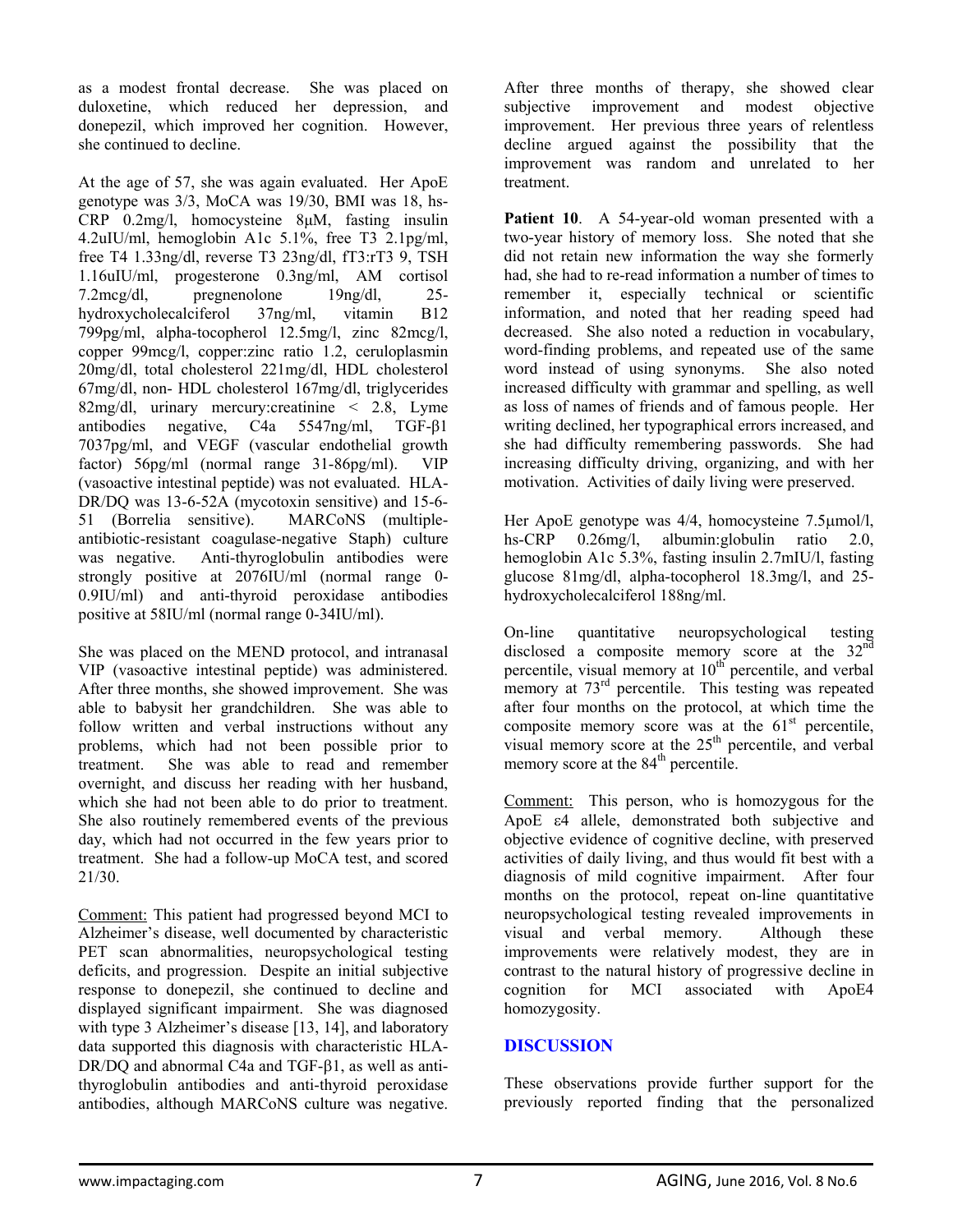protocol for metabolic enhancement (note that the metabolic evaluation included parameters shown to affect Alzheimer's disease pathophysiology, such as homocysteine [15], glucose [16], and inflammation [17], as well as numerous others as previously described [3]) in Alzheimer's disease leads to the reversal of cognitive decline in at least some patients with early Alzheimer's disease or its precursors, MCI (mild cognitive impairment) and SCI (subjective cognitive impairment). To our knowledge, the magnitude of the improvements documented in patients 1 and 2 is unequaled in previous reports: in patient 1, the increase in hippocampal volume from  $17<sup>th</sup>$  percentile to  $75<sup>th</sup>$ percentile supports the marked symptomatic improvement that he (and others) achieved on the protocol. In patient 2, quantitative neuropsychological testing demonstrated improvements of up to three standard deviations (CVLT-IIB, from 3<sup>rd</sup> percentile to 84<sup>th</sup> percentile), with multiple tests all showing marked improvements. These findings complement and support the marked subjective improvement already published for this patient [3].

It is noteworthy that these patients met criteria for Alzheimer's disease or MCI prior to treatment, but failed to meet criteria for either Alzheimer's disease or MCI following treatment—i.e., following treatment, most had returned to the normal range for their cognitive testing. Furthermore, as noted in the initial description of the protocol used here [3], discontinuation of the protocol was associated with cognitive decline (here, in patient 1). It is not yet known for how many months or years the marked improvements will be sustained, but loss of improvement in patients maintaining the protocol has not yet been observed, and follow-ups of up to four years have now occurred.

The hippocampal volumetric increase observed for patient 1 does not discriminate between the possibility that synaptic number increased, or glial cell number or volume increased, or endogenous stem cell survival increased, or neuronal cell number or volume increased, or the vascular compartment increased, or some combination of these possibilities. This volumetric increase, and the marked symptomatic improvement that accompanied it, raises the question of whether it is possible that the patient's diagnosis of mild cognitive impairment associated with Alzheimer's disease was incorrect. However, the diagnostic evaluation makes this possibility extremely unlikely: given the strong family history of dementia, the ApoE4 heterozygosity, markedly positive amyloid PET scan, the FDG-PET scan characteristic of Alzheimer's disease with reduced glucose utilization in a temporoparietal distribution, the

abnormal neuropsychological testing, and the MRI showing hippocampal volume at  $17<sup>th</sup>$  percentile for age, the possibility that the underlying pathological process was something other than Alzheimer's disease is remote. Thus it would be expected that hippocampal volume would decrease over time, and that cognitive decline would occur. Therefore, the likelihood that his improvement was random and unrelated to the intervention is extremely low.

Similarly, for patient 2, it is highly unlikely that the diagnosis of Alzheimer's disease was incorrect: the ApoE4-positive genotype, the FDG-PET scan typical of Alzheimer's disease with temporoparietal reduction in glucose utilization, the pattern and severity of quantitative neuropsychological abnormalities, and the well documented progressive nature of the deficits all provide strong support for the diagnosis of Alzheimer's disease. Furthermore, the severity of the abnormalities documented by the quantitative neuropsychological assessment was also compatible with the diagnosis of Alzheimer's disease. The variations that may occur when different examiners perform the same set of quantitative neuropsychological tests is an obvious concern when there is a significant change in the results of the tests in one subject. However, in this case, the same examiner performed the same set of tests in each instance, arguing against the possibility that the major improvement observed was simply the result of examiner-related variability. The magnitude of the improvement also argued against this possibility.

In each of these cases, obvious subjective improvement, noted by the patient, his/her significant other, and his/her co-workers, was accompanied by clear, quantitated, objective improvement. In the cases of patients 1 and 2, the improvement was of a magnitude not reported previously for patients with Alzheimer's disease. None of the 10 patients exhibited the cognitive decline that is characteristic of Alzheimer's disease, and the improvement experienced by all 10 has been sustained, with the longest time on the program being four years.

It has been claimed that there is nothing that will prevent, delay, or reverse Alzheimer's disease ( www.nih.gov/news-events/news - releases/independentpanel-finds- insufficient- evidence- support- preventivemeasures-alzheimers-disease). Therefore, it is typically recommended that the ApoE genotype, which represents the most important genetic risk factor for Alzheimer's disease, not be evaluated in asymptomatic individuals, and many physicians do not evaluate ApoE genotype even in symptomatic patients. However, the examples described here complement and extend